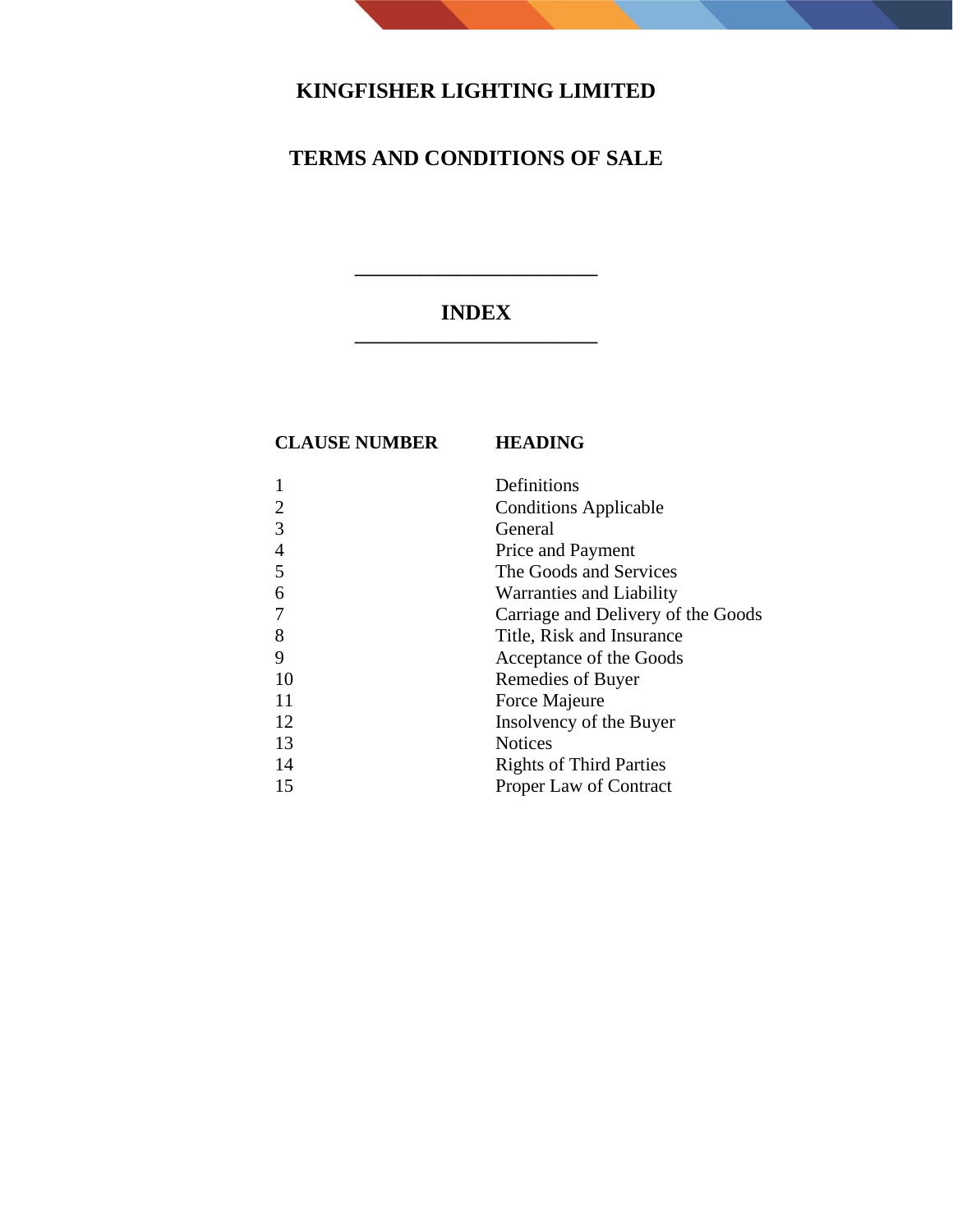# **KINGFISHER LIGHTING LIMITED**

# **TERMS AND CONDITIONS OF SALE**

#### **1. Definitions**

In these Conditions, unless the context requires otherwise:

- 1.1 'Buyer' means the person who buys or agrees to buy the Goods from the Seller;
- 1.2 'Conditions' means the terms and conditions set out in this document and any special terms and conditions agreed in writing by the Seller;
- 1.3 'Contract' means any contract between the Seller and the Buyer for the sale and purchase of the Goods or supply of Services incorporating these Conditions;
- 1.4 'Delivery' means the delivery of the Goods as specified in clause 7;
- 1.5 'Delivery Date' means the date specified by the Seller when the Goods are to be delivered;
- 1.6 'Goods' means the articles which the Buyer agrees to buy from the Seller;
- 1.7 'Price' means the price for the Goods and/or Services but excludes VAT and unless the parties agree otherwise in writing excludes carriage, packing and insurance;
	- 1.8 'Seller' means Kingfisher Lighting Limited whose registered office is at Building E, Stafford Park, Stafford Park 1, Telford, Staffordshire, England, TF3; and
- 1.9 'Services' means the services that the Buyer agrees to take from the Seller.

#### 2. **Conditions Applicable**

- 2.1 These Conditions shall apply to all Contracts for the sale of Goods or the provision of Services or both by the Seller to the Buyer to the exclusion of all other terms and conditions including any terms or conditions which the Buyer may purport to apply under any purchase order, confirmation of order or similar document.
- 2.2 All orders for Goods or Services shall be deemed to be an offer by the Buyer to purchase Goods or receive and pay for Services as the case may be pursuant to these Conditions. A Contract is formed when the order is accepted by the Seller, either by way of a written acknowledgement of order (or similar document) issued by the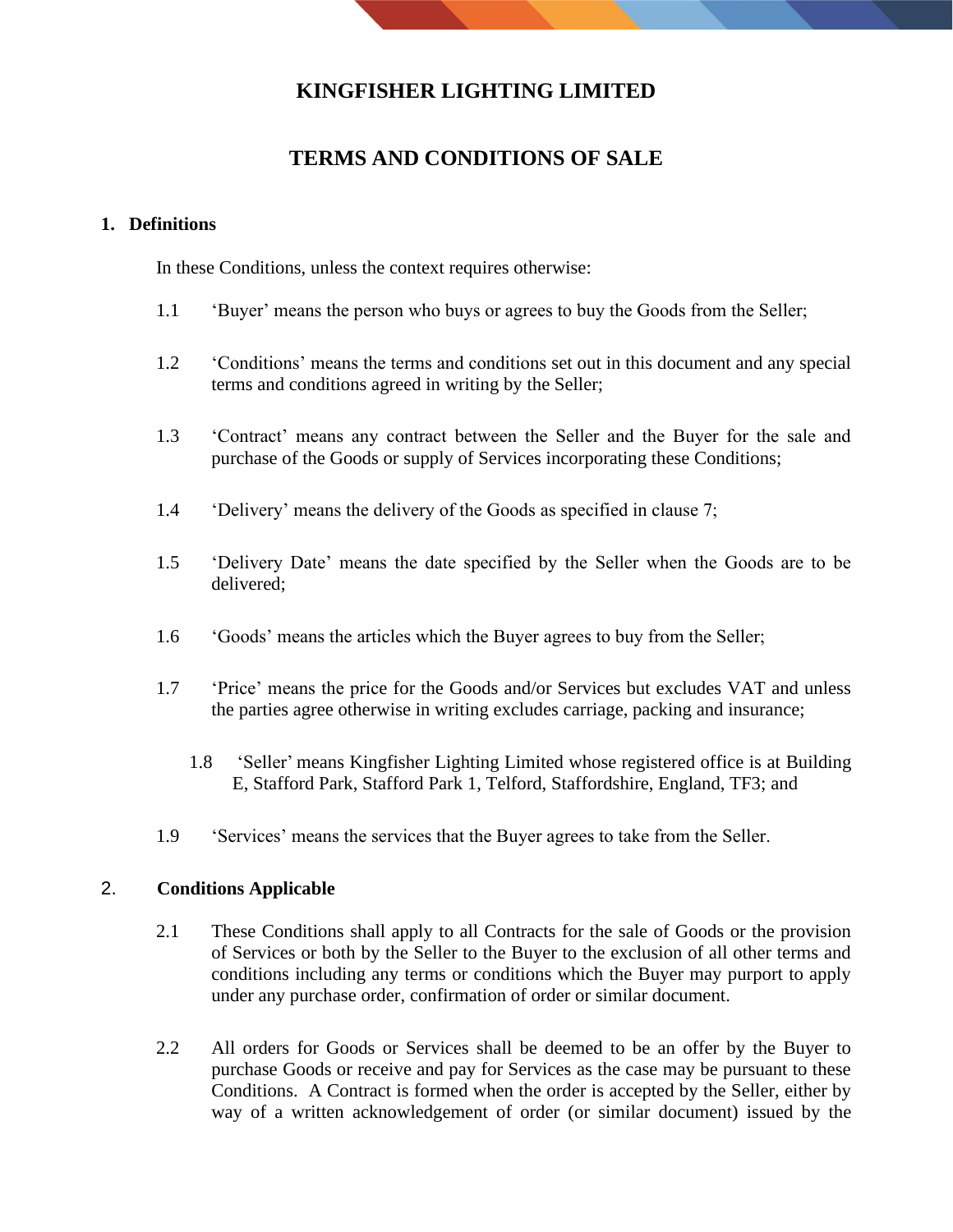Seller or where no such document is issued, either by the Seller despatching the Goods or providing the Services ordered.

- 2.3 Acceptance of delivery of the Goods or receipt of the Services shall be deemed conclusive evidence of the Buyer's acceptance of these Conditions.
- 2.4 Any variation to these Conditions (including any special terms and conditions agreed between the Seller and the Buyer) shall be inapplicable unless agreed in writing by the Seller.
- 2.5 Orders, once accepted by the Seller, may only be cancelled with the Seller's written agreement.

#### **3. General**

- 3.1 All headings are for ease of reference only and shall not affect the construction of these Conditions.
- 3.2 Any provision of these Conditions, which is or may be void or unenforceable shall to the extent of such invalidity or unenforceability be deemed severable and shall not affect any other provision of these Conditions.
- 3.3 No waiver or forbearance by the Seller (whether express or implied) in enforcing any of its rights under the Contract shall prejudice its right to do so in the future. The Seller may licence or sub-contract all or any part of its rights and obligations under these Conditions or the Contract without the Buyer's consent

#### **4. Price and Payment**

- 4.1 Where Goods or Services are standard items ordered from the Seller's catalogue the Price of the Goods shall be the price stipulated in the Seller's published price list current at the date of delivery of the Goods or provision of the Services.
- 4.2 Where the Goods or Services are non-standard items the Price of the Goods or Services shall be the Seller's quoted price that shall be binding on the Seller provided that the Buyer shall accept the Seller's quotation within 60 days or if a different period is stated in the relevant quotation within the period so stated. The Seller may be giving notice to the Buyer at any time up to 7 days before Delivery increase the Price of the Goods or Services to reflect any increase in the cost to the Seller which is due to factors occurring after the making of the Contract which are beyond the reasonable control of the Seller (including, without limitation, foreign exchange fluctuations, taxes and duties and the cost of labour, materials and other manufacturing or service provision costs).
- 4.3 The Price is exclusive of VAT and any other sales tax or duties which shall be due at the rate ruling on the date of the Seller's invoice and which the Buyer shall be additionally liable to pay to the Seller. The Seller may invoice the Buyer for the Goods on or at any time after Delivery and for the Services on or at any time after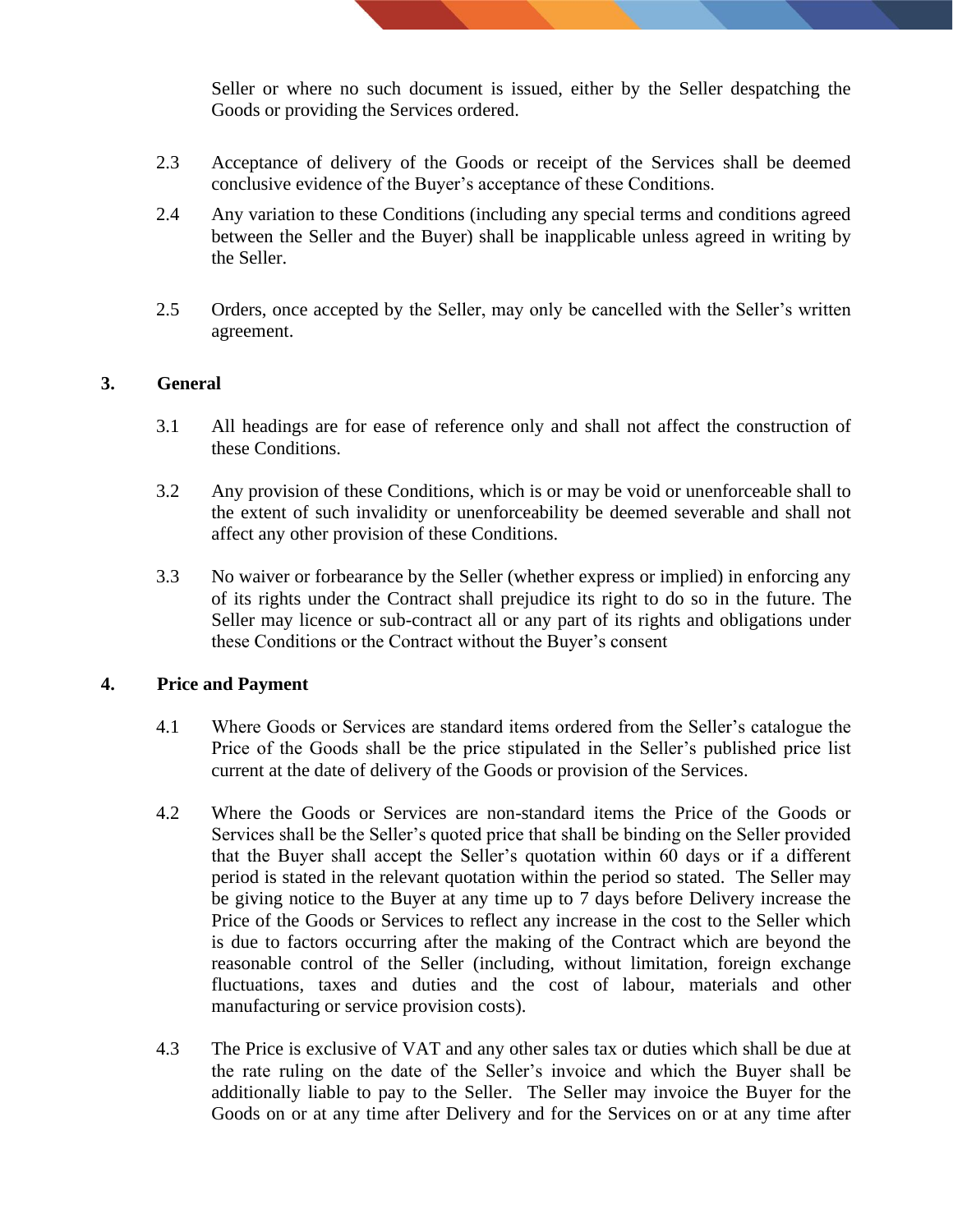performance commences (and in either case at any earlier point if specified by the Seller in its quotation).

- 4.4 Orders will be accepted by the Seller only if the Buyer has opened a credit account with the Seller. Such an account will not be opened unless the Seller is satisfied with the credit references provided by the Buyer and the Buyer has acknowledged in writing that these Conditions will apply to transactions between the Seller and the Buyer unless otherwise agreed in accordance with clause 2.4.
- 4.5 Payment of the Price and VAT shall be due within 30 days of the end of the month in which the Goods or Services were invoiced. Time for payment shall be of the essence.
- 4.6 The Seller reserves its statutory right to claim interest and compensation under the Late Payment of Commercial Debts (Interest) Act 1998 if sums due from the Buyer to the Seller are not paid in accordance with the agreed credit terms.
- 4.7 If the Buyer fails to make any payment on the due date then without prejudice to any of the Seller's other rights the Seller may in its discretion:
	- 4.7.1 suspend or cancel deliveries of any Goods or Services due to the Buyer; and/or
	- 4.7.2 appropriate any payment made by the Buyer to such of the Goods or Services (or Goods or Services supplied under any other Contract with the Buyer) as the Seller may in its sole discretion think fit.
- 4.8 If the Buyer fails to make any payment within three months of the date of the relevant invoice then without prejudice to any of the Seller's other rights the Seller may at its discretion treat the Contract as repudiated and either sell the Goods or any part of the Goods to a third party or reuse components included in the Goods or both. If the Seller does so and the combined total amount received by the Seller from the Buyer in respect of the Goods (less any sum appropriated to any other transaction under clause 4.7.2), the amount received from any third party for the Goods and the value of any component parts of the Goods re-used by the Seller exceeds the combined total amount of the Price and any expenditure incurred by the Seller in exercising its rights under this clause, then the Seller will pay any such excess to the Buyer.
- 4.9 The Buyer may not withhold payment of any invoice or other amount due to the Seller by reason of any right of set off or counterclaim that the Buyer may have or allege to have or for any reason whatever.

#### **5. The Goods and Services**

5.1 Where Goods are standard items ordered from the Seller's catalogue the description of the Goods shall be as set out in the Seller's catalogue current at the date of Delivery of the Goods. Information in the catalogue is provided in good faith but is approximate and the Buyer must rely on its own judgement as to the nature, quality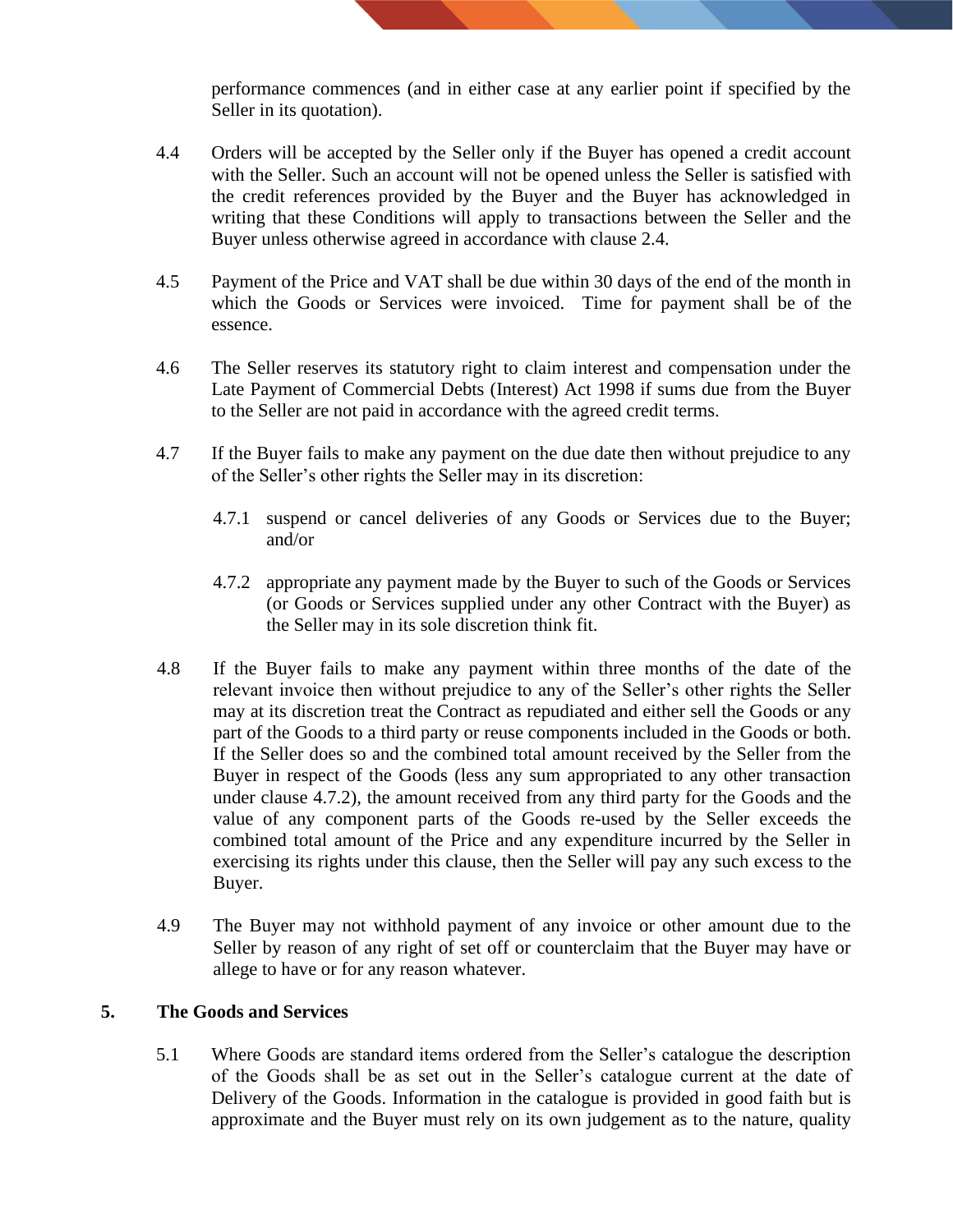and suitability for its purposes of the Goods. Dimensions quoted in the catalogue are approximate.

- 5.2 Where Goods are non-standard items the Goods shall be supplied in accordance with the description contained in the Seller's specification.
- 5.3 The Seller may from time to time make changes in the description or specification of the Goods which are required to comply with any applicable safety or statutory requirements or which do not materially affect the quality or fitness for purpose of the Goods.
- 5.4 Services for which a charge is made will be provided with reasonable care and skill but no warranty is given that the result of the Services will be suitable for the Buyer's purposes.
- 5.5 No charge is made for the lighting applications design service, which is provided in good faith on the basis of the information provided by the Buyer but for which no liability is accepted other than as referred to in clause 6.9. The Buyer must satisfy itself that any proposed layout suggested by the lighting applications design service is feasible and suitable for its purposes.
- 5.6 Except as specified in clause 5.7 the specification and designs of the Goods and any items produced as a result of the Services such as drawings or specifications (including the copyright, design right or other intellectual property in them) shall remain the exclusive property of the Seller.
- 5.7 Information provided by the Seller is confidential and may not be disclosed to a third party without the prior consent of the Seller.
- 5.8 Where any designs or artwork have been supplied by the Buyer for display on or incorporation in the Goods then the Buyer warrants that the use of those designs or artwork for the manufacture, processing, assembly or supply of the Goods shall not infringe the rights of any third party. Such designs or artwork provided by the Buyer to the Seller (including the copyright, design right or other intellectual property in them) shall remain the exclusive property of the Buyer.

#### **6. Warranties and Liability**

- 6.1 Subject to the remainder of this clause 6 below, the seller warrants that, commencing from the date of supply, the products listed shall, for the relevant warranty period:
	- 6.1.1 conform with their description and any relevant product specification;
	- 6.1.2 be free from any manufacturing defects; and
	- 6.1.3 be of satisfactory quality (within the meaning of the Sale of Goods Act 1979)

providing that the products are installed and operated in accordance with the manufacturer's instructions and within all thermal, electrical and environmental limitations. Any modifications made to the product by the customer will invalidate the warranty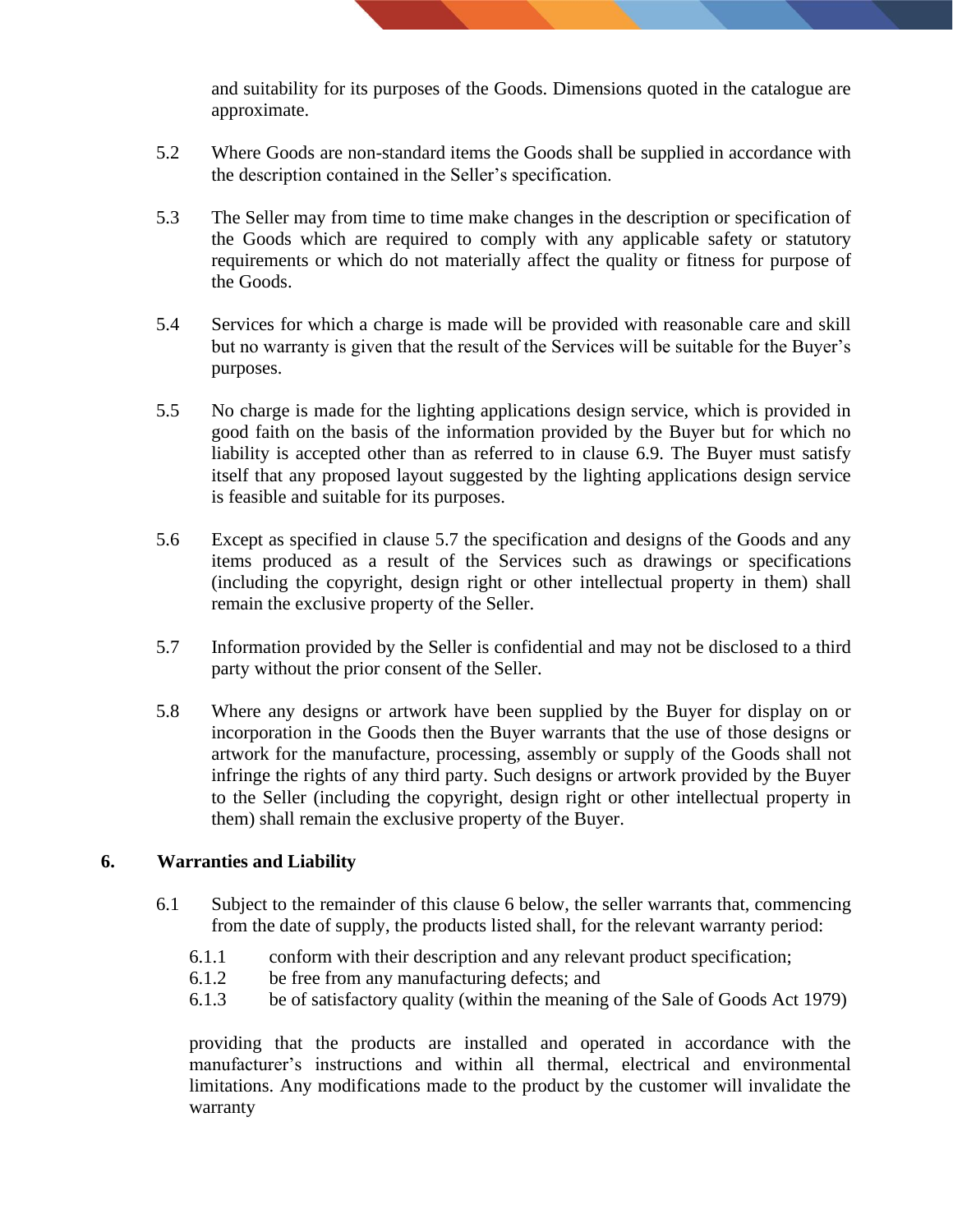6.2 The seller reserves the right to repair or replace product(s) at its sole discretion. The replacement of products does not include costs associated with installation.

| <b>Product</b>                | <b>Warranty Period</b>       |
|-------------------------------|------------------------------|
| Kingfisher products           | 5 Years                      |
|                               |                              |
| <b>Exceptions:</b>            |                              |
| <b>Columns &amp; Brackets</b> | 10 Years                     |
| <b>PIR</b>                    | 1 year                       |
| Inground fittings             | 1 year                       |
| <b>Emergency Luceco</b>       | 1 year (due to battery life) |
| <b>Non-LED Luminaires</b>     | 1 year                       |

- 6.3 Notice of any claim under this warranty must be made in writing to the Seller prior to the expiry of the warranty period and, in any event, as soon as reasonably practicable after the date of discovery that the product does not comply with the warranties set out above. The Seller must be given a reasonable opportunity of examining the product and if reasonably requested to do so, the Buyer shall returns the product to the Seller's place of business at the Buyer's cost (unless the Seller agrees otherwise).
- 6.4 Except where the Buyer is dealing as a consumer (as defined in the [Unfair Contract](file:///C:/wbs/NETbos.dll%3fOpenRef%3fsk=FEOKKCAA&rt=Unfair_Contract_Terms_Act1977:HTLEG-ACT+12:HTLEG-SECTION)  [Terms Act 1977 Section 12](file:///C:/wbs/NETbos.dll%3fOpenRef%3fsk=FEOKKCAA&rt=Unfair_Contract_Terms_Act1977:HTLEG-ACT+12:HTLEG-SECTION) and/or the Unfair Terms in Consumer Contracts Regulations 1999 Regulation 3(1)) the warranties contained in this clause are given in place of and supersede all other warranties, conditions or terms relating to fitness for purpose, quality or condition of the Goods, whether express or implied by statute or common law or otherwise which are excluded to the fullest extent permitted by law and the Buyer waives any such rights as the Buyer might otherwise have had.
- 6.5 The Seller's liability to the Buyer, whether for any breach of contract or otherwise, shall not in any event exceed the Price and the Seller shall be under no liability for any direct loss and/or expense or indirect loss and/or expense suffered by the Buyer or liability to third parties incurred by the Buyer.
- 6.6 The Seller shall be under no liability whatever to the Buyer for any form of economic, special or consequential loss and/or expense (including loss of profit, wasted expenditure, increased loss, loss of production or opportunity) suffered by the Buyer howsoever arising and of whatever nature, whether or not such loss could reasonably have been foreseen by the Seller and whether or not such loss is a direct or indirect loss.
- 6.7 In the event of any breach of The Contract by the Seller the remedies of the Buyer shall be limited to damages. Under no circumstances shall the liability of the Seller exceed the Price of the Goods.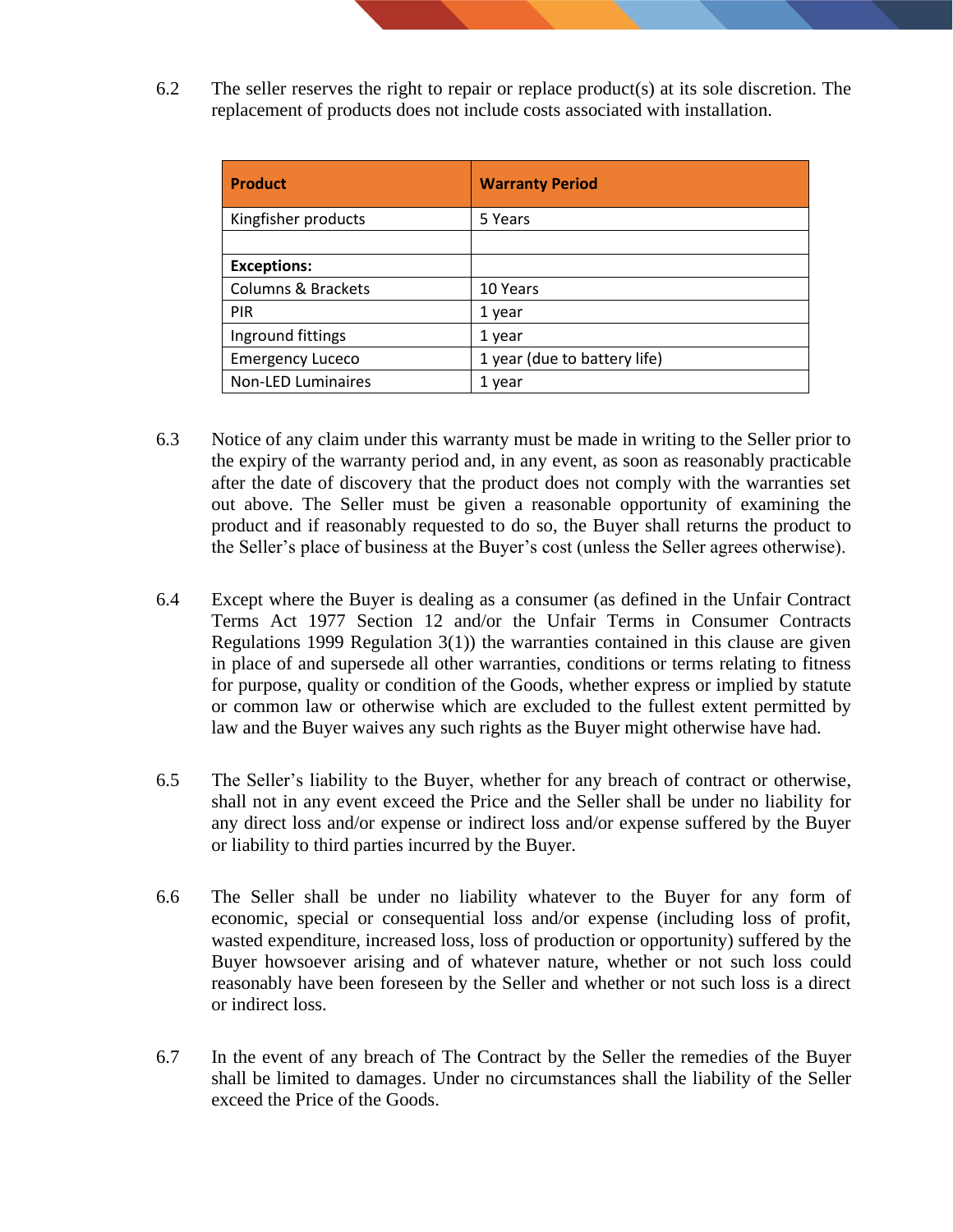- 6.8 If the Buyer notifies a defect in the Goods and on investigation by the Seller no defect is found that is covered by the warranties contained in this clause 6 then the Seller may charge the Buyer for time spent in investigating the alleged defect (including any travelling time) at the rate of £40 per hour plus travel and subsistence expenses and VAT thereon.
- 6.9 Notwithstanding anything else in these Conditions nothing in the Contract shall restrict or exclude the liability of the Seller (if any) to the Buyer for death or personal injury caused by the negligence of the Seller or for fraud or affect the statutory rights of a buyer dealing as a consumer.

#### **7. Carriages and Delivery of the Goods**

- 7.1 If the Seller and Buyer so agree in writing the Seller will provide insurance and transport to the Buyer's premises or to a site specified by the Buyer on the mainland of Great Britain or (in the case of Goods for export) to the freight forwarder on the mainland of Great Britain acting for the Buyer at such additional charge as shall be agreed and delivery of the Goods shall be made to that address on the Delivery Date. The Goods may be delivered in advance of the Delivery Date upon the giving of reasonable notice to the Buyer. The Buyer shall make all arrangements to take delivery of the Goods whenever they are tendered for Delivery.
- 7.2 If the Seller has not agreed to provide insurance and transport to the Buyer's premises the Buyer shall be responsible for collection of the Goods from the Seller's premises on the Delivery Date and Delivery shall take place and risk in the Goods shall pass to the Buyer when the Goods are loaded onto the vehicle collecting them.
- 7.3 If it is necessary to deliver the Goods in crates, cases, pallets, stillages or skids or other such packaging a charge will be made for this. Unless otherwise agreed, this amount will be refunded on the return to the Seller within one month of all such packaging materials in good condition and carriage paid. The Seller shall use reasonable care in packaging the Goods.
- 7.4 The Seller may deliver the Goods by separate instalments in accordance with the agreed delivery schedule. The Seller may raise a separate invoice and require payment for each instalment.
- 7.5 The failure or refusal of the Buyer to take delivery or to pay for any one or more of the said instalments of the Goods on the due dates shall entitle the Seller (at the sole option of the Seller):
	- 7.5.2 7.5.1 without notice to suspend further deliveries of the Goods pending payment by the Buyer; and/or To treat The Contract as repudiated by the Buyer.
- 7.6 If the Buyer declines to accept the Goods in breach of these Conditions the Buyer shall pay to the Seller as and by way of agreed liquidated damages an amount equal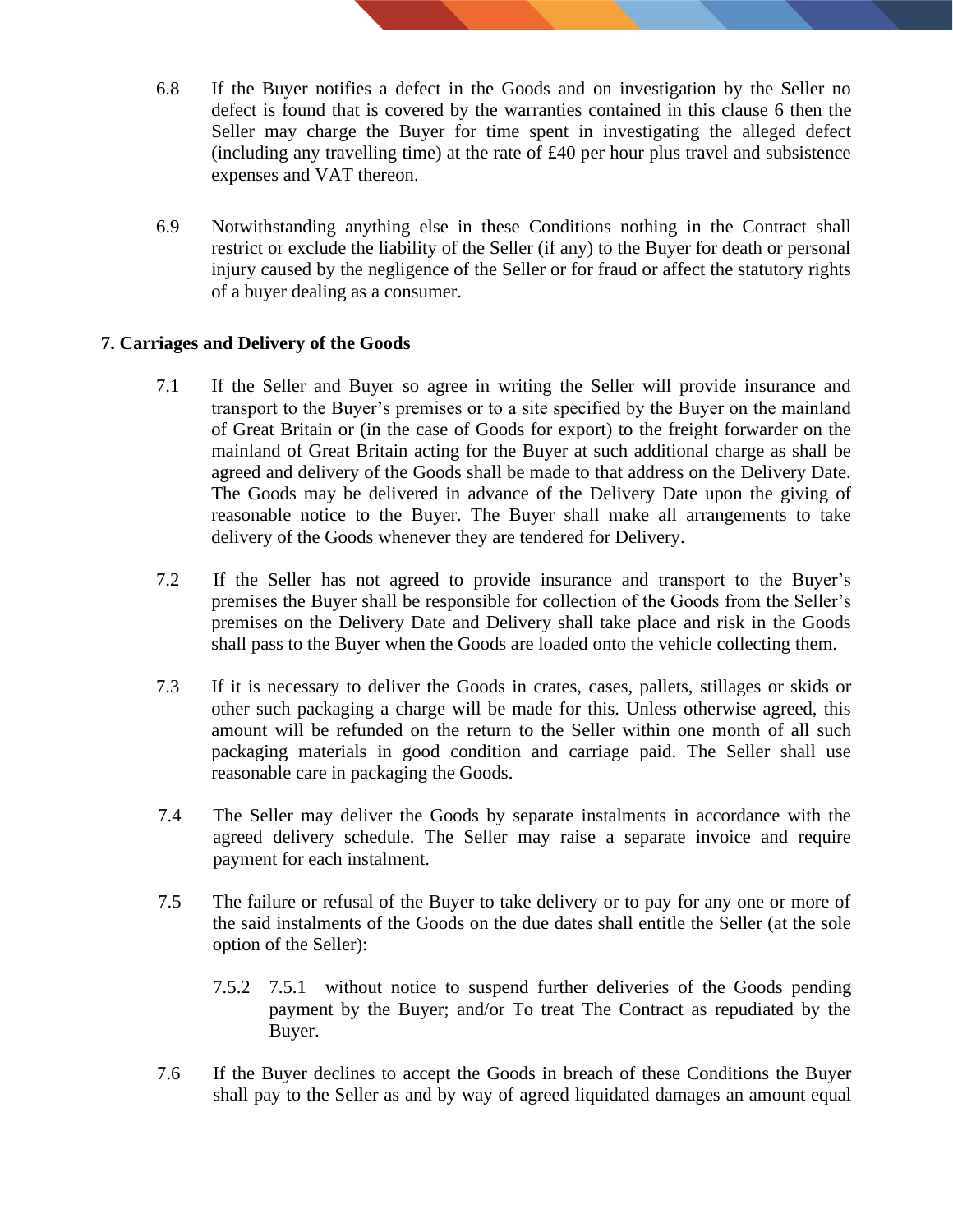to the price of the Goods less any net proceeds received by the Seller on reselling the Goods after deducting the costs and expenses of storage and resale.

7.7 It is the buyer's responsibility to ensure that the correct quantity and specification of received goods is correct and free from damage within 5 working days of receipt of goods.

#### **8. Title, Risk and Insurance**

- 8.1 The Goods shall be at the Buyer's risk as from Delivery in accordance with clause 7.
- 8.2 In spite of Delivery having been made property in the Goods shall not pass from the Seller until:
	- 8.2.1 The Buyer shall have paid the Price plus VAT in full; and
	- 8.2.2 No other sums whatever shall be due from the Buyer to the Seller.
- 8.3 Until property in the Goods passes to the Buyer in accordance with clause 8.2 the Buyer shall hold the Goods and each of them on a fiduciary basis as bailee for the Seller. The Buyer shall store the Goods (at no cost to the Seller) separately from all other goods in its possession and marked in such a way that they are clearly identified as the Seller's property.
- 8.4 Notwithstanding that the Goods (or any of them) remain the property of the Seller the Buyer may sell or use the Goods in the ordinary course of the Buyer's business. Any such sale or dealing shall be a sale or use of the Seller's property by the Buyer on the Buyer's own behalf and the Buyer shall deal as principal when making such sales or dealings.
- 8.5 The Seller shall be entitled to recover the Price (plus VAT) notwithstanding that property in any of the Goods has not passed from the Seller.
- 8.6 Until such time as property in the Goods passes from the Seller the Buyer shall upon request deliver up such of the Goods as have not ceased to be in existence or resold to the Seller. If the Buyer fails to do so the Seller may enter upon any premises owned occupied or controlled by the Buyer where the Goods are situated and repossess the Goods. On the making of such request the rights of the Buyer under clause 8.4 shall cease.
- 8.7 The Buyer shall not pledge or in any way charge by way of security for any indebtedness any of the Goods that are the property of the Seller. Without prejudice to the other rights of the Seller, if the Buyer does so all sums whatever owing by the Buyer to the Seller shall forthwith become due and payable.
- 8.8 The Buyer shall insure and keep insured the Goods to the full Price against 'all risks' to the reasonable satisfaction of the Seller from the time that risk passes to the Buyer until property in the Goods passes from the Seller, and shall whenever requested by the Seller produce a copy of the policy of insurance. Without prejudice to the other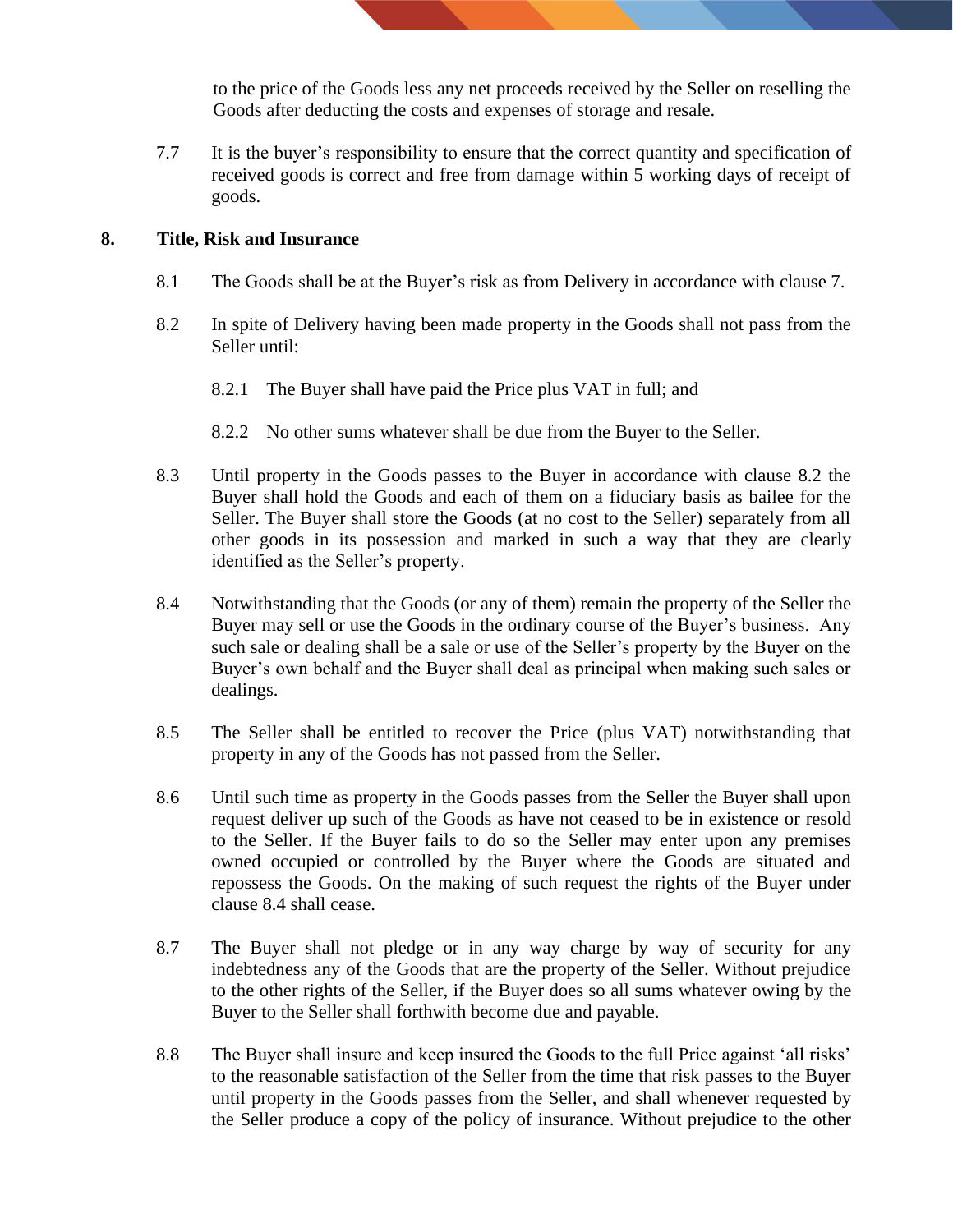rights of the Seller, if the Buyer fails to do so all sums whatever owing by the Buyer to the Seller shall forthwith become due and payable.

#### **9. Acceptance of the Goods**

- 9.1 The Buyer shall inspect the Goods on Delivery and shall as soon as practicable thereafter but in any event within 3 days of Delivery notify the Seller of any alleged shortage in quantity, damage or failure to comply with description or sample. If the outer packaging in which any Goods are delivered is damaged or opened the Buyer is put on notice that the contents may be damaged or defective or missing and must inspect the contents immediately. If the foregoing does not apply but the Buyer alleges the Goods to be defective the Buyer shall notify the Seller of the alleged defect as soon as reasonably practicable after the defect was or ought to have been apparent to the Buyer. The Buyer shall provide sufficient information to allow the Seller to consider such claim and afford the Seller and (if transport is included in the Price) any carrier or agent an opportunity to inspect the Goods within a reasonable time following such notification and before any use is made of them. If the Buyer shall fail to comply with these provisions the Goods shall be conclusively presumed to be in accordance with the Contract and free from any defect or damage which would be apparent on a reasonable examination of the Goods and the Buyer shall be deemed to have accepted the Goods.
- 9.2 The Buyer shall notify the Seller of any non-delivery of a whole consignment of Goods within 7 days of the date on which Delivery was due or receipt of an invoice for the Goods whichever shall first occur.
- 9.3 Notwithstanding the receipt by the Seller of any such notice a clear signature on behalf of the Buyer on a carrier's delivery advice sheet shall be deemed to signify receipt of the Goods indicated on the advice sheet. Qualifications to such a signature such as 'unchecked' or 'unseen' will be disregarded.

#### **10 Remedies of Buyer**

- 10.1 Where the Buyer rejects any Goods then the Buyer shall have no further rights whatever in respect of the supply to the Buyer of such Goods or the failure by the Seller to supply Goods that conform to the Contract.
- 10.2 Where the Buyer accepts or has been deemed to accept any Goods then the Seller shall have no liability whatever to the Buyer in respect of those Goods other than as provided for in clause 6.
- 10.3 The Seller shall not be liable to the Buyer for late delivery or short delivery of the Goods unless the claim has been notified to the Seller in accordance with clause 9.

#### **11 Force Majeure**

11.1 Save for the Buyer's obligation of payment under clause 4 neither the Seller or the Buyer shall be deemed to be in breach of the Contract or otherwise be liable to the other for any default due to any act of God, war, civil disturbance, malicious damage,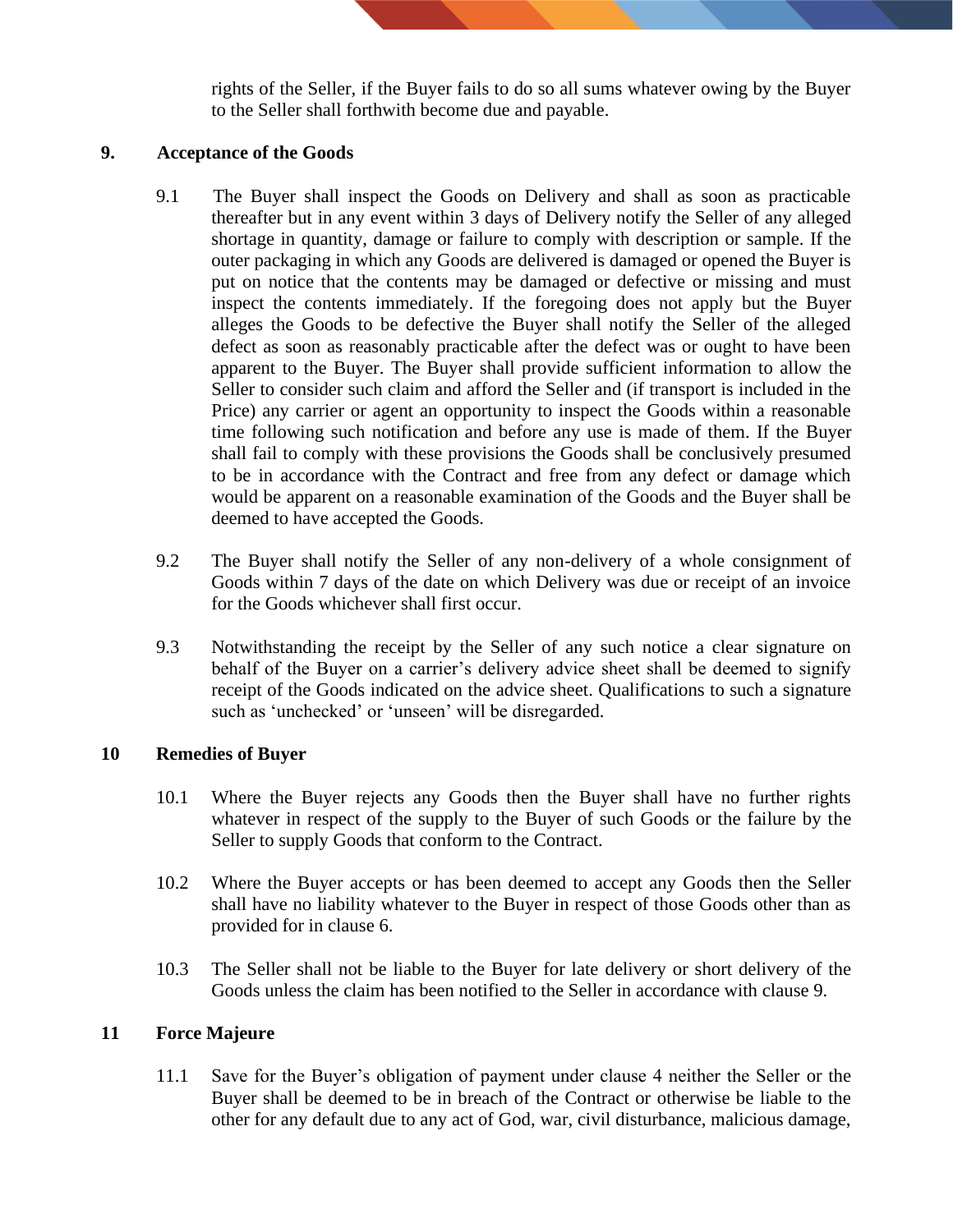strike, lockout, industrial action, fire, flood, drought, extreme weather conditions, compliance with any law or governmental order, rule, regulation, direction or other circumstance beyond the reasonable control of the party affected ('Force Majeure Event').

11.2 Each of the Seller and the Buyer shall upon becoming aware of a Force Majeure Event impacting on it give notice forthwith to the other specifying details of the circumstances giving rise to the Force Majeure Event.

### **12. Insolvency of the Buyer**

If the Buyer fails to make payment for the Goods in accordance with the Contract or commits any other breach of the Contract of or if any distress or execution shall be levied upon any of the Buyer's goods or if the Buyer offers to make any arrangement with its creditors or if any bankruptcy petition is presented against the Buyer or the Buyer is unable to pay its debts as they fall due or if, being a limited company, any resolution or petition to wind up the Buyer (other than for the purpose of amalgamation or reconstruction without insolvency) shall be passed or presented or if a receiver, administrator, administrative receiver or manager shall be appointed over the whole or any part of the Buyer's business or assets or if the Buyer shall suffer any analogous proceedings under foreign law all sums outstanding in respect of the Goods shall become payable immediately. The Seller may in its absolute discretion and without prejudice to any other rights that it may have:

- 12.1 Suspend all future deliveries of Goods to the Buyer and/or terminate the Contract without liability upon its part; and/or
- 12.2 Exercise any of its rights pursuant to clause 8.

#### **13. Notices**

- 13.1 Any notice under or in connection with the Contract shall be in writing and shall be delivered by first class post or by hand or sent by recorded delivery or e-mail addressed to the recipient at its registered office or other trading address notified for these purposes.
- 13.2 In the absence of evidence of earlier receipt any notice shall be deemed to be duly served:
	- 13.2.1 If delivered personally when left at the address in clause 13.1;
	- 13.2.2 If sent by recorded delivery 3 days after posting; and

13.2.3 If sent by e-mail, when received.

#### **14. Rights of Third Parties**

The provisions of the Contracts (Rights of Third Parties Act) 1999 shall not apply to the Contract and a person who is not a party to the Contract shall have no right under that Act to enforce any term of the Contract.